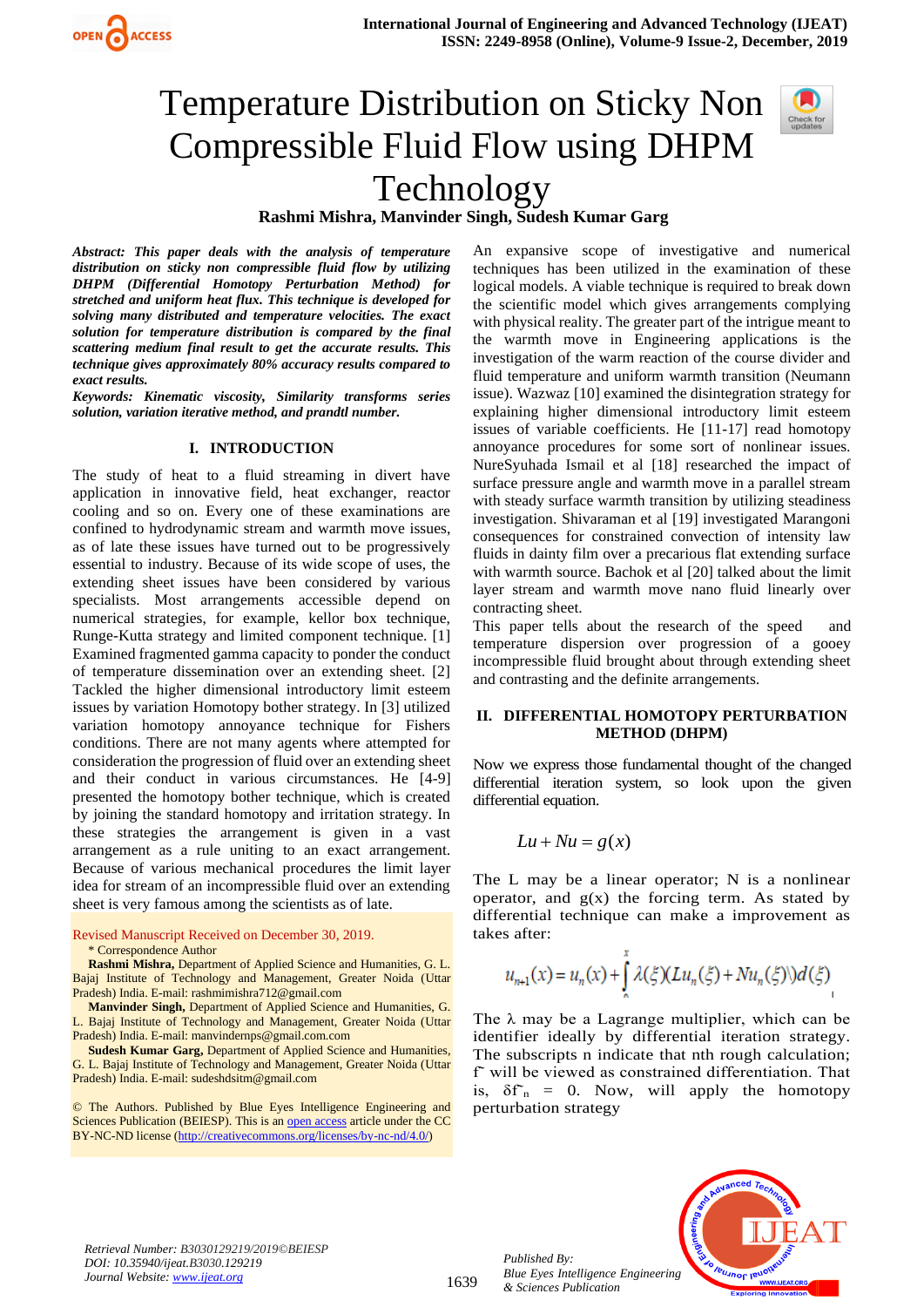$$
\sum_{n}^{\infty} = 0 p^{n} f_{n} = u_{0}(x) + p \int_{0}^{x} \lambda(\xi)
$$
  

$$
\left( \sum_{n}^{\infty} = 0 p^{(n)} L(u_{n}) + \sum_{n}^{\infty} = 0 p^{(n)} N(u_{n}) \right) d\xi - \int_{0}^{x} \lambda(\xi) g(\xi) d\xi
$$

Here the differential homotopy perturbation method (DHPM) gives the solution by paring differential iteration method and domains polynomials has a comparative study of powers (P) which give a solution for various orders.

#### **III. MATHEMATICAL FORMULATION OF THE PROBLEM**

Compare the instance of a level sheet issuing by thin opening at  $x = 0$ ,  $y = 0$ , and in this manner being extended, as in a polymer preparing application. The stream brought about by the extending of this sheet is thought to be laminar. Expecting limit layer approximations, the conditions of progression, force and warmth move in the standard documentation are

$$
\frac{\partial u}{\partial x} + \frac{\partial v}{\partial y} = 0 \qquad \dots \dots \dots \dots (1)
$$
  

$$
u \frac{\partial u}{\partial x} + v \frac{\partial u}{\partial y} = v \frac{\partial^2 u}{\partial y^2} \qquad \dots \dots \dots \dots (2)
$$
  

$$
u \frac{\partial T}{\partial x} + v \frac{\partial T}{\partial y} = \frac{v}{\sigma} \frac{\partial^2 T}{\partial y^2} \dots \dots \dots \dots (3)
$$

Here u and v are the speed segments in the x and y bearings separately,  $\sigma$  is the Prandtl number and v is the kinematic thickness subject to the limited conditions

$$
u = \alpha(x), v = 0, -\lambda \frac{\partial T}{\partial y} = A'at y = 0, \qquad \dots \dots \dots \dots (4)
$$
  
 
$$
u \to 0, T \to T_{\infty}as y \to \infty
$$

Define a stream function

$$
\psi = -(\alpha v)^{\frac{1}{2}} x f(\eta), \eta = (\alpha \frac{1}{v})^{\frac{1}{2}} y \dots \dots \dots \dots (5)
$$
  

$$
u = ax f'(\eta), v = -(\alpha v)^{\frac{1}{2}} f(n) \dots \dots \dots \dots (6)
$$

Which are consistent with equations (1) and (2).

## **IV. PROBLEM SOLUTION IS GIVEN BY**

Substituting equations 4, 5, 6 in 1 and 2 so to get equation 7 and 8

2 *f f f* ' ( ) ''( ) '''( ) − = ………. (7) ………. (8)

 $g^{\pi}(\eta) - \sigma f(\eta)g^{\pi}(\eta) = 0$ Boundary conditions for the subject is given by

 $f(0) = 0, f'(0) = 1, f'(\infty) = 0$  ……... (9) *<sup>g</sup> <sup>g</sup>* '(0) 1, ( ) 0 <sup>=</sup> <sup>−</sup> <sup>=</sup> ………. (10)

From this part we are solving equations (7), (8) with boundary conditions given in equation (9) and (10) by

*Retrieval Number: B3030129219/2019©BEIESP DOI: 10.35940/ijeat.B3030.129219 Journal Website[: www.ijeat.org](http://www.ijeat.org/)*

He's variational iterative method. The initial guess for *f*  & *g* is given below

$$
f_0(\eta) = \eta + \frac{\alpha_1 \eta^2}{2}
$$
 ......(11)  
 
$$
g(0) = 1 + \alpha_2 \eta
$$
 ......(12)

Where  $f''(0) = \alpha_1 < 0$  and  $g'(0) = \alpha_2 < 0$ . To solve (7), (8), (9) (10), with the help of variable iterative method, we create a correctional practical which is known by means of

$$
f_{n+1}(\eta) = f_n(\eta) + \int_0^n \lambda_1(\xi)
$$
  
\n
$$
\left(\frac{\partial^3 f_n(\xi)}{\partial \xi^3} - (f_n^1(\xi))^2 + f_n^{\dagger}(\xi) f_n^{\dagger}(\xi)\right) d\xi
$$
  
\n
$$
g_{n+1}(\eta) = g_n(\eta) + \int_0^n \lambda_2(\xi)
$$
  
\n
$$
\left(\frac{\partial^2 g_n(\xi)}{\partial \xi^2} + \sigma \tilde{f}_n(\xi) \frac{\partial^2 \tilde{g}_n(\xi)}{\partial \xi}\right) d\xi
$$
  
\n(14)

"Making the correction functional stationary, the Lagrange multipliers can easily be identified"

$$
\lambda_1 = -\frac{1}{2}(\xi - \eta)^2, \lambda_2 = (\xi - \eta) \qquad \dots \dots \dots \tag{15}
$$

Consequently

$$
f_{n+1}(\eta) = f_n(\eta) - \frac{1}{2} \int_0^{\eta} (\xi - n)^2
$$
  
\n
$$
\left( \frac{\partial^2 g_n(\xi)}{\partial \xi^2} - (\tilde{f}_n(\xi))^2 + \tilde{f}_n(\xi) \tilde{f}_n(\xi) \right) d\xi
$$
  
\n
$$
g_{n+1}(\eta) = g_n(\eta) + \int_0^{\eta} (\xi - \eta)
$$
  
\n
$$
\left( \frac{\partial^2 \tilde{g}_n(\xi)}{\partial \xi} + \sigma \tilde{f}_n(\xi) \frac{\partial \tilde{g}_n(\xi)}{\partial \xi} \right) d\xi
$$
 (17)

"Applying the variation homotopy perturbation method (VHPM)", we get

$$
f_0 + pf_1 \dots = f_0(\eta) - \frac{p}{2} \int_0^{\eta} (\xi - \eta)^2
$$
  

$$
\left( \frac{\partial^3 f_0}{\partial \xi^3} + p \frac{\partial^3 f_1}{\partial \xi^3} \right) - \left( \frac{\partial^3 f_0}{\partial \xi} + p \frac{\partial^3 f_1}{\partial \xi} + \dots \right)^2
$$
  

$$
+ (f_0 + pf_1 + \dots) \left( \frac{\partial^2 f_0}{\partial \xi^2} + p \frac{\partial^2 f_1}{\partial \xi^2} + \dots \right)^2
$$
  

$$
\dots 18
$$

*Published By: Blue Eyes Intelligence Engineering & Sciences Publication* 

1640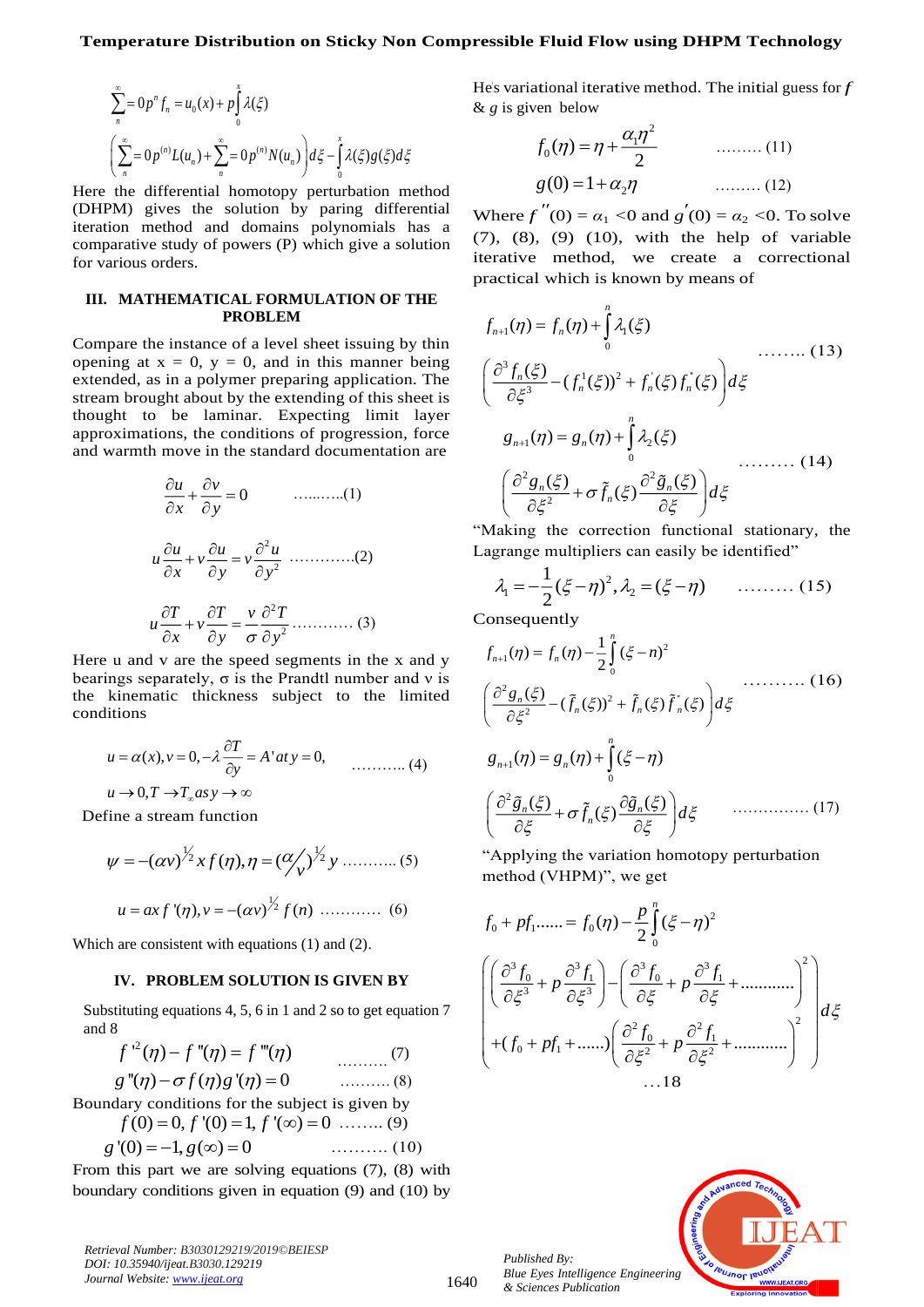

$$
g_0 + pg_1 + \dots = g_0(\eta) + p \int_0^{\eta} (\xi - \eta)
$$
  
\n
$$
\left( \frac{\partial^2 g_0(\xi)}{\partial \xi^2} + p \frac{\partial^2 g_1(\xi)}{\partial \xi^2} + \dots \dots \right) + \sigma(f_0(\xi) + pf_1(\xi) + \dots) \right) d\xi
$$
  
\n
$$
\left( \frac{\partial g_0(\xi)}{\partial \xi} + p \frac{\partial g_1(\xi)}{\partial \xi} + \dots \dots \dots \dots \right)
$$
 (19)

Now compare the coefficient of power p, the equation obtained is

$$
p^{(0)} = f_0(\eta) = \eta + \frac{\alpha_1 \eta^2}{2}
$$
 (20)

$$
p^{(1)} = f_1(\eta) = \eta + \frac{\alpha_1 \eta^2}{2} + \frac{\eta^3}{6} + \frac{\alpha \eta^4}{24} + \frac{\alpha^2 \eta^5}{120} \dots \dots (21)
$$

$$
p^{(2)} = f_2(\eta) = \eta + \frac{\alpha_1 \eta^2}{2} + \frac{\eta^3}{6} + \frac{\alpha_1 \eta^4}{24}
$$
  
+  $\frac{\alpha_1^2 \eta^5}{120} + \frac{\alpha_1 \eta^6}{720} + \frac{\alpha_1^2 \eta^7}{5040} + \frac{\alpha^3_1 \eta^8}{40320}$   
+  $\frac{\alpha_1^2 \eta^9}{362880} + \frac{\alpha^3_1 \eta^{10}}{3628800} + \frac{\alpha_1^4 \eta^{11}}{3628800}$  (22)

The series solution is given by

$$
f_2(\eta) = \lim_{n \to \infty} f_n
$$
\n
$$
f(\eta) = \eta + \frac{\alpha_1 \eta^2}{2} + \frac{\eta^3}{6} + \frac{\alpha_1 \eta^4}{24} + \frac{\alpha_1^2 \eta^5}{120}
$$
\n
$$
+ \frac{\alpha_1 \eta^6}{720} + \frac{\alpha_1^2 \eta^7}{5040} + \frac{\alpha_1^3 \eta^8}{40320} + \frac{\alpha_1^2 \eta^9}{362880}
$$
\n
$$
+ \frac{\alpha_1^3 \eta^{10}}{3628800} + \frac{\alpha_1^4 \eta^{11}}{39916800}
$$
\n(24)

$$
p^{(0)} = g_0 = 1 + \alpha_2 \eta
$$
\n
$$
p^{(1)} = g_0 = 1 + \alpha_2 \eta - \frac{\sigma \alpha_2 \eta^3}{\sigma^2 \eta^2 - \sigma^2 \alpha_2 \eta^4}
$$
\n(25)

$$
p^{(1)} = g_1 = 1 + \alpha_2 \eta - \frac{\sigma \alpha_2 \eta^3}{6} - \frac{\sigma \alpha_1 \alpha_2 \eta^4}{24} \dots \dots \dots \dots (26)
$$

$$
g(\eta) = \lim_{n \to \infty} g_n
$$
\n
$$
g(\eta) = 1 + \alpha_2 \eta - \frac{\sigma \alpha_2 \eta^3}{6} - \frac{\sigma \alpha_1 \alpha_2 \eta^4}{24} - \frac{\sigma \alpha_2 \eta^5}{120}
$$
\n(27)

$$
+\frac{\sigma^2 \alpha_2 \eta^6}{240} - \frac{\sigma \alpha_1 \alpha_2 \eta^6}{720} - \frac{\sigma^2 \alpha_1 \alpha_2 \eta^6}{72} +
$$
  

$$
\frac{\sigma \alpha^2_1 \alpha_2 \eta^7}{504} - \frac{\sigma^2 \alpha^2_1 \alpha_2 \eta^7}{5040} \qquad \qquad \dots \dots \dots \dots \tag{28}
$$

#### **V. RESULTS AND DISCUSSION**

**Table 1: the examination comes about to speed of the DHPM with the accurate result as shown.**

| Exact solution |           | <b>VHPM</b> |           |
|----------------|-----------|-------------|-----------|
| $\eta$         | $f(\eta)$ | $\eta$      | $f(\eta)$ |
| 0.1            | 0.0952    | 0.1         | 0.0997    |
| 0.2            | 0.1813    | 0.2         | 0.1993    |
| 0.3            | 0.2592    | 0.3         | 0.3000    |
| 0.4            | 0.3297    | 0.4         | 0.4026    |
| 0.5            | 0.3935    | 0.5         | 0.5081    |
| 0.6            | 0.4512    | 0.6         | 0.6175    |

From the table 1 it can be seen that present solution method DHPM outcome is enhanced than the exact solution results. Subsequently by watching the outcomes about gotten by DHPM Also correct result technique we discovered that those arrangement result gotten by DHPM converges speedier over the correct result in the mulled over the event. **Table 2: the correlation comes about to high temperature** 

**flux of the DHPM for the correct result.**

| Exact solution |           | <b>VHPM</b> |           |
|----------------|-----------|-------------|-----------|
| $\eta$         | $g(\eta)$ | $\eta$      | $g(\eta)$ |
| 0.1            | $-0.9952$ | 0.1         | $-0.9952$ |
| 0.2            | $-0.9815$ | 0.2         | $-0.9814$ |
| 0.3            | $-0.9600$ | 0.3         | $-0.9601$ |
| 0.4            | $-0.9321$ | 0.4         | $-0.9330$ |
| 0.5            | $-0.8990$ | 0.5         | $-0.9023$ |
| 0.6            | $-0.8617$ | 0.6         | $-0.8711$ |

Table 2 demonstrates that the present result strategy DHPM effects correspond with accurate result outcomes for temperature appropriation. Numerical results of DHPM which will be not difficult should apply and reduce the computational work. We found that the concurred result is superbly good.

#### **VI. CONCLUSION**

From this above discussion, we arrive at the conclusions that the differential homotopy perturbation technique which is effectively useful for series solution of border equation for 2 dimensional flows over scattering sheet with uniform heat flux, so the result obtained is perfect solution for comparing velocity and temperature distribution. It can be concluded that the present solution is approximately very near to exact solution and is perfect by differential homotopy perturbation method (DHPM).

#### **REFERENCES**

- 1. BK Dutta BK, P Roy,AS Gupta, International Communications in Heat and Mass Transfer, "Temperature in flow over a stretching sheet with uniform heat Flux ", 12 (1), 1985, pp. 89 - 94.
- 2. MA Noor, ST. Mohyud Din, Mathematical Problems in Engineering, "Variationalhomotopy method for solving higher dimensional Initial boundary value problems", 2008, pp. 1 - 11.
- 3. M Matinfar, Z Raeisi, M Mahdavi, International Journal of Nonlinear Science, "Variationalhomotopy perturbation method for the Fishers Equation", 9(3), 2010, pp. 374 - 378.



*Retrieval Number: B3030129219/2019©BEIESP DOI: 10.35940/ijeat.B3030.129219 Journal Website[: www.ijeat.org](http://www.ijeat.org/)*

*Published By: Blue Eyes Intelligence Engineering & Sciences Publication*